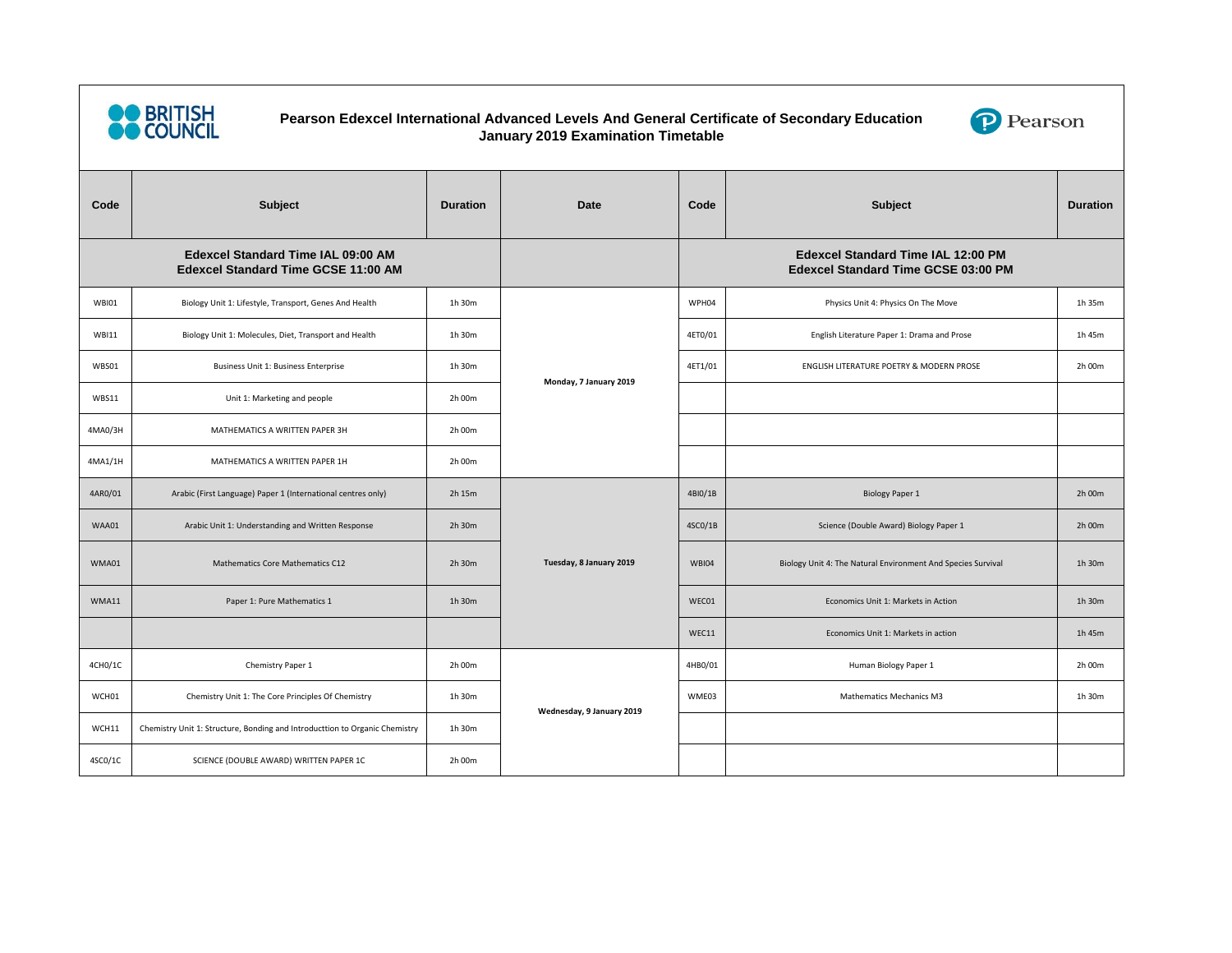

## **Pearson Edexcel International Advanced Levels And General Certificate of Secondary Education January 2019 Examination Timetable**



| Code         | Subject                                                        | <b>Duration</b> | <b>Date</b>                | Code    | <b>Subject</b>                                                    | <b>Duration</b> |
|--------------|----------------------------------------------------------------|-----------------|----------------------------|---------|-------------------------------------------------------------------|-----------------|
| WPH01        | Physics Unit 1: Physics On The Go                              | 1h 30m          | Thursday, 10 January 2019  | 4PH0/1P | Physics Paper 1                                                   | 2h 00m          |
| WPH11        | Physics Unit 1: Mechanics and Materials                        | 1h 30m          |                            | WCH04   | Chemistry Unit 4: Rates, Equilibria And Further Organic Chemistry | 1h 40m          |
|              |                                                                |                 |                            | WEC02   | Economics Unit 2: Macroeconomic Performance and Policy            | 1h 30m          |
|              |                                                                |                 |                            | 4SC0/1P | SCIENCE (DOUBLE AWARD) WRITTEN PAPER 1P                           | 2h 00m          |
| WBS02        | Business Unit 2: Business Structures and Processes             | 1h 30m          | Friday, 11 January 2019    |         |                                                                   |                 |
| WPH03        | Physics Unit 3: Exploring Physics                              | 1h 20m          |                            |         |                                                                   |                 |
| 4EB1/01      | English B Paper 1: Reading and Writing                         | 3h 00m          | Monday, 14 January 2019    | WFM01   | Mathematics Further Pure F1                                       | 1h 30m          |
| <b>WBI02</b> | Biology Unit 2: Developments, Plants And The Environment       | 1h 30m          |                            | 4BI0/2B | <b>BIOLOGY WRITTEN PAPER 2B</b>                                   | 1h 00m          |
| 4EA0/01      | English A Paper 1: Reading and Writing                         | 2h 15m          |                            |         |                                                                   |                 |
| WAA02        | Arabic Unit 2: Writing and Research                            | 3h 00m          | Tuesday, 15 January 2019   | 4HB0/02 | HUMAN BIOLOGY WRITTEN PAPER 2                                     | 1h 00m          |
| <b>WBI03</b> | Biology Unit 3: Practical Biology and Research skills          | 1h 30m          |                            |         |                                                                   |                 |
| WMA02        | Mathematics Core Mathematics C34                               | 2h 30m          |                            |         |                                                                   |                 |
| 4MA0/4H      | MATHEMATICS A WRITTEN PAPER 4H                                 | 2h 00m          |                            |         |                                                                   |                 |
| 4MA1/2H      | MATHEMATICS A WRITTEN PAPER 2H                                 | 2h 00m          |                            |         |                                                                   |                 |
| WCH02        | Chemistry Unit 2: Applications Of Core Principles Of Chemistry | 1h 30m          | Wednesday, 16 January 2019 | WPH05   | Physics Unit 5: Physics from Creation To Collapse                 | 1h 35m          |
| WEC03        | Economics Unit 3: Business Behaviour                           | 2h 00m          |                            | 4CH0/2C | CHEMISTRY WRITTEN PAPER 2C                                        | 1h 00m          |
| 4ET0/02      | ENGLISH LITERATURE UNSEEN TEXTS & POETRY                       | 1h 30m          |                            |         |                                                                   |                 |
| 4ET1/02      | ENGLISH LITERATURE MOD.DRAMA/LIT.HERITAGE                      | 1h 30m          |                            |         |                                                                   |                 |